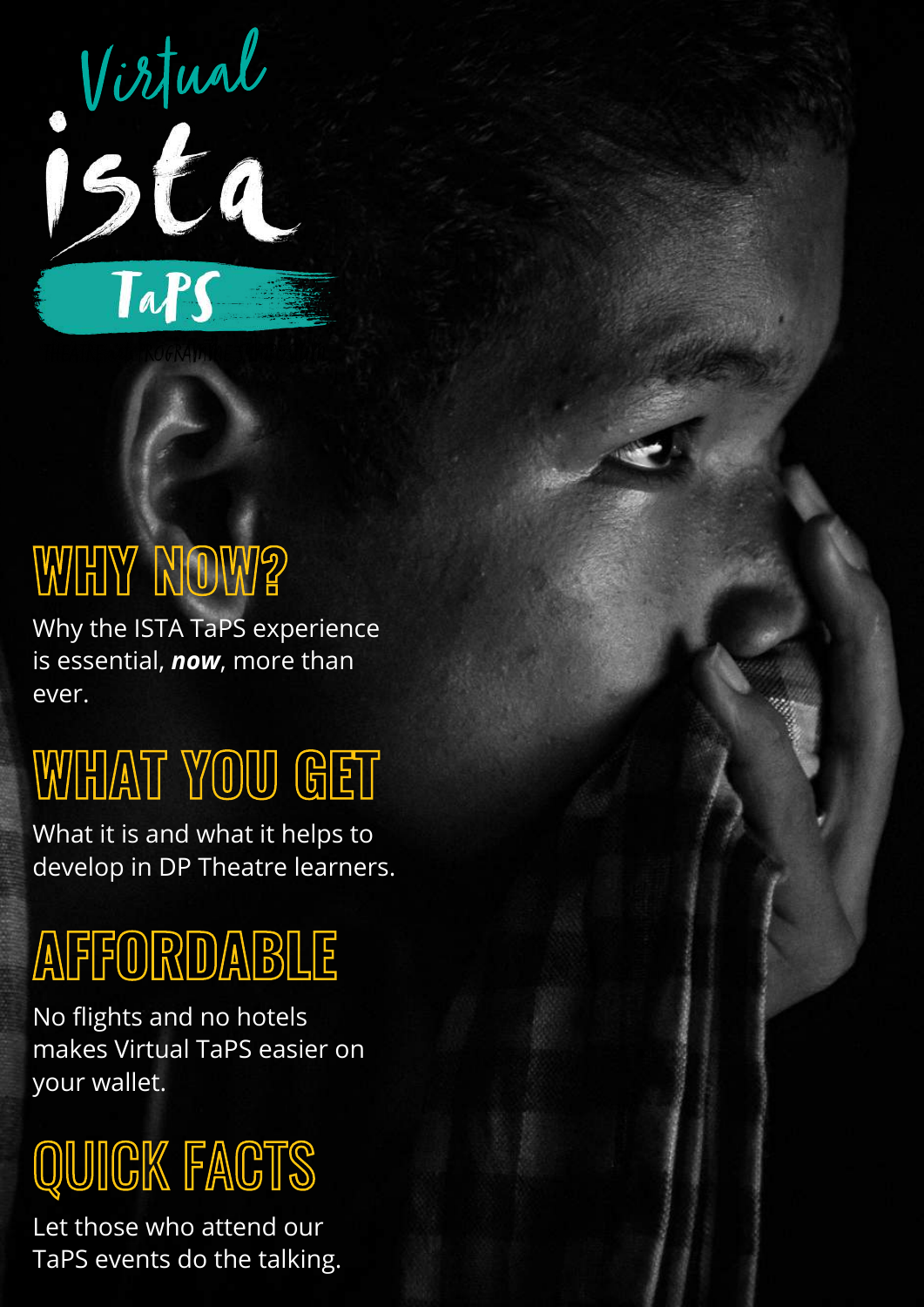#### **WHY THE ISTA TAPS EXPERIENCE IS ESSENTIAL,** *NOW***, MORE THAN EVER. WHY NOW?**



In a time when young people are missing out on so many invaluable opportunities, such as extra curricular programmes and trips abroad, ISTA is delighted to bring back an invaluable opportunity through our Virtual TaPS experience.

#### *TaPS is the best immersive experience of its kind.*

### LEARNING OUTSIDE THE CLASSROOM IS:

- Authentic
- Hands on
- Interactive
- Building on classroom learning

#### *It is exciting, challenging and provides a different experience.*

For over 30 years ISTA has been producing TaPS events globally - enabling young people to authentically engage with the philosophy of the DP Theatre course, its core components and assessment tasks.

### TAPS LEARNING IS FOCUSSED THROUGH THE FOLLOWING LENSES:

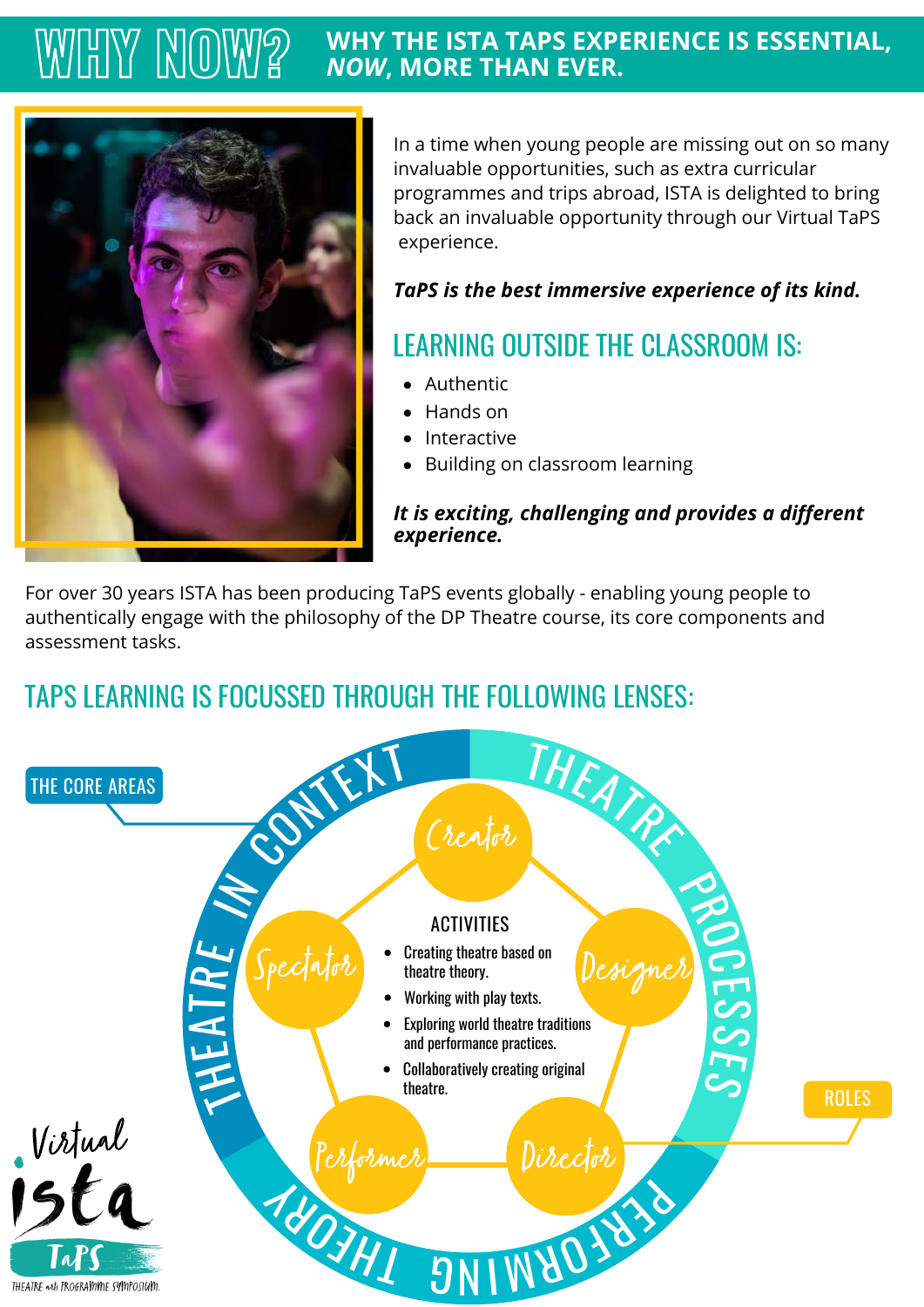#### **WHAT IT IS AND WHAT IT HELPS TO WHAT YOU GET**

### VIRTUAL TAPS: THE ISTA EXPERIENCE

- **Reinforces** the teacher's work and helps students better understand topics.
- Increases **engagement** by providing a different learning environment.
- Aids **socialisation** by building closer bonds with peers.
- Provides **exposure** to working with new artist educators.
- Intensifies **curiosity** by allowing a deeper dive into learning.



Optimises **retention** through episodic memories that leads to knowledge and information being retained for longer periods.

*Intensive, immersive experiences are exciting and highly anticipated providing a renewed focus. They provide:*

- *A break from routine*
- *The opportunity to learn something new*
- *An enhanced sense of ensemble*
- *New interest*

*They lead to students developing:*

- *More self esteem*
- *A heightened engagement*
- *Confidence*
- *Resilience*
- *Wellbeing*

**Such experiences are proven to lead to students achieving higher than predicted grades.**

 ${\sf MASTER\; CLASSES}$  In addition, students will experience a 90-minute master class delivered by an ISTA artist and expert in their field. Some examples of what's on offer are:

Exploring world theatre traditions

African Theatre, Caribbean Theatre, Balinese Theatre, Bunraku, Kathakali, Rakugo and Kyogen.

Exploring theatre theorists

Marcel Marceau (mime), Anne Bogart (Viewpoints), Rudolf Laban (movement analysis), Tadashi Suzuki (awareness of body).

#### *One of the many things that make ISTA experiences unique is the opportunity to work with an ISTA artist.*

#### FOR TEACHERS

Gain invaluable support in their delivery of the course.

Actively observe their students working another practitioner.

Learn new activit ways of working then inform fut



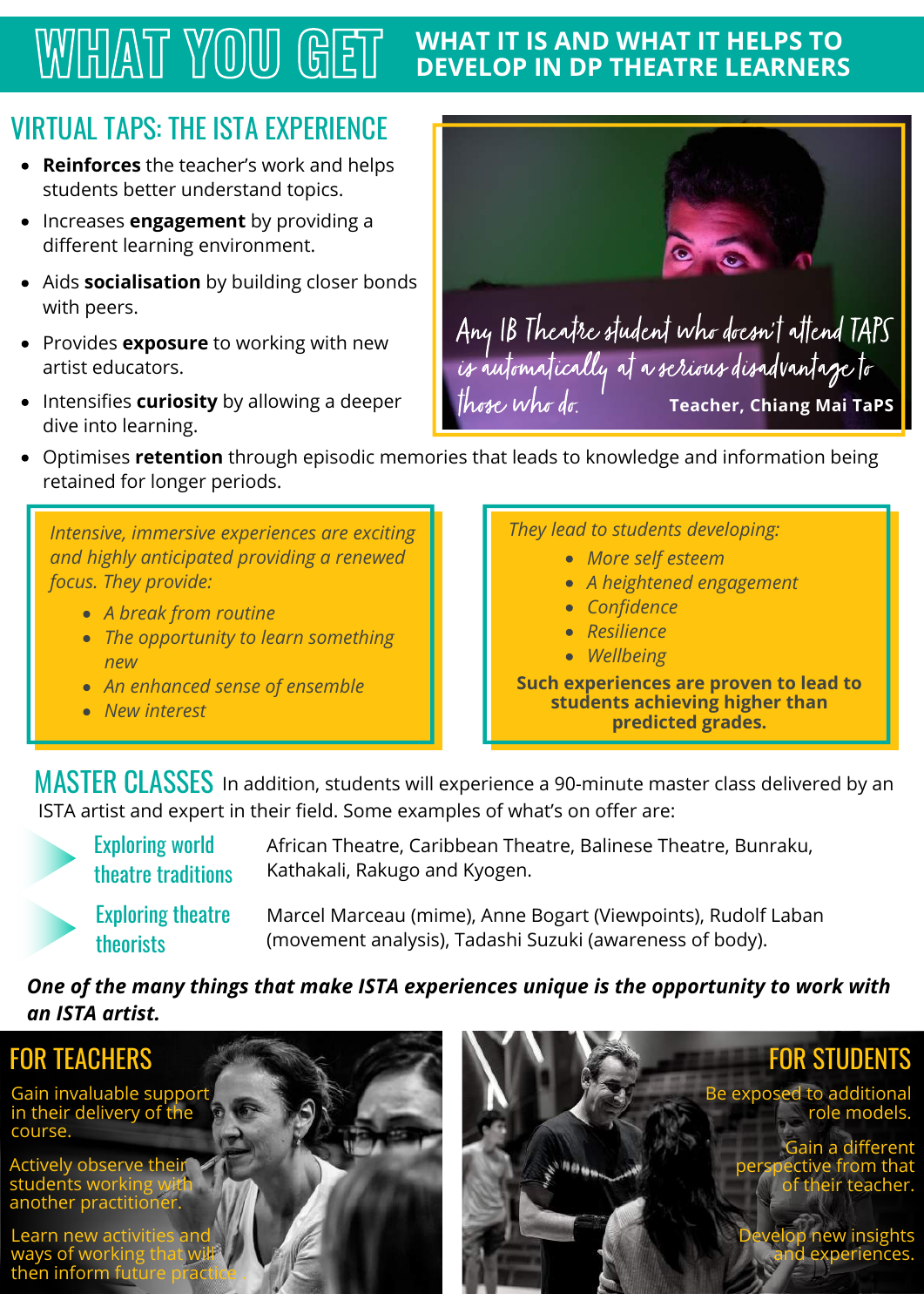#### **WHAT IT IS AND WHAT IT HELPS TO WHAT YOU GET DEVELOP IN DP THEATRE LEARNERS**

#### 5 x 1.5 hour sessions A TOTAL OF 11 X 1.5 HOUR SESSIONS 5 x 1.5 hour sessions 1 x 1.5 master class THE **COURSE OUTLINE**

*Organised through slideshows with activities on the focus area. Designed by ISTA and led by the DP Theatre teacher. Interactive, synchronous work with the ISTA artist.*

*A master class with a specialist in theatre traditions/theatre theorists.*

#### ABOUT THE SLIDESHOW PRESENTATIONS ABOUT THE INTERACTIVE VIRTUAL

Each slideshow has content related to the focus of the particular session and contains an hour's worth of exercises and activities for the class to complete. The slideshows will be a combination of text, workshop leader on audio and workshop leader on film. Slideshows will be developed by your workshop leader using a pre-established ISTA template. Teacher and students will play the slideshow and work on the activities. These slideshows also become a permanent resource for the teacher.

## **WORKSHOPS**

Interactive, synchronous, virtual workshops with the ISTA artist. Each workshop follows a slideshow. During the interactive workshop students will share their work and receive feedback on their practical work from the workshop leader as well as being led through 'live' activities.

| <b>SESSION #</b> | <b>FORMAT</b>                                                                    | <b>FOCUS</b>                                                                                                |
|------------------|----------------------------------------------------------------------------------|-------------------------------------------------------------------------------------------------------------|
|                  | Interactive online workshop                                                      | Introduction                                                                                                |
| $\overline{2}$   | Slideshow and activities                                                         | Exploring theatre traditions and presentation skills                                                        |
| 3                | Interactive online workshop                                                      | Exploring theatre traditions and presentation skills:<br>presenting research                                |
| 4                | Slideshow and activities                                                         | Directing play texts                                                                                        |
| 5                | Interactive online workshop                                                      | Directing play texts: staging the text                                                                      |
| 6                | Slideshow and activities                                                         | Exploring a theatre theorist                                                                                |
| 7                | Interactive online workshop                                                      | Exploring a theatre theorist: staging an aspect of<br>theory                                                |
| 8                | Slideshow and activities                                                         | Exploration of collaborative creation of original<br>theatre                                                |
| 9                | Interactive online workshop                                                      | Exploration of collaborative creation of original<br>theatre: presenting original moments of theatre        |
| 10               | Interactive online workshop                                                      | Responding to the live theatre experience. Take aways<br>and closure.                                       |
| MASTER<br>CLASS  | Led by an expert in their field<br>with a 'body of work' on the<br>chosen topic. | Selected by the teacher. Either<br>THEATRE<br>a live, local theatre performance<br>or a performance online. |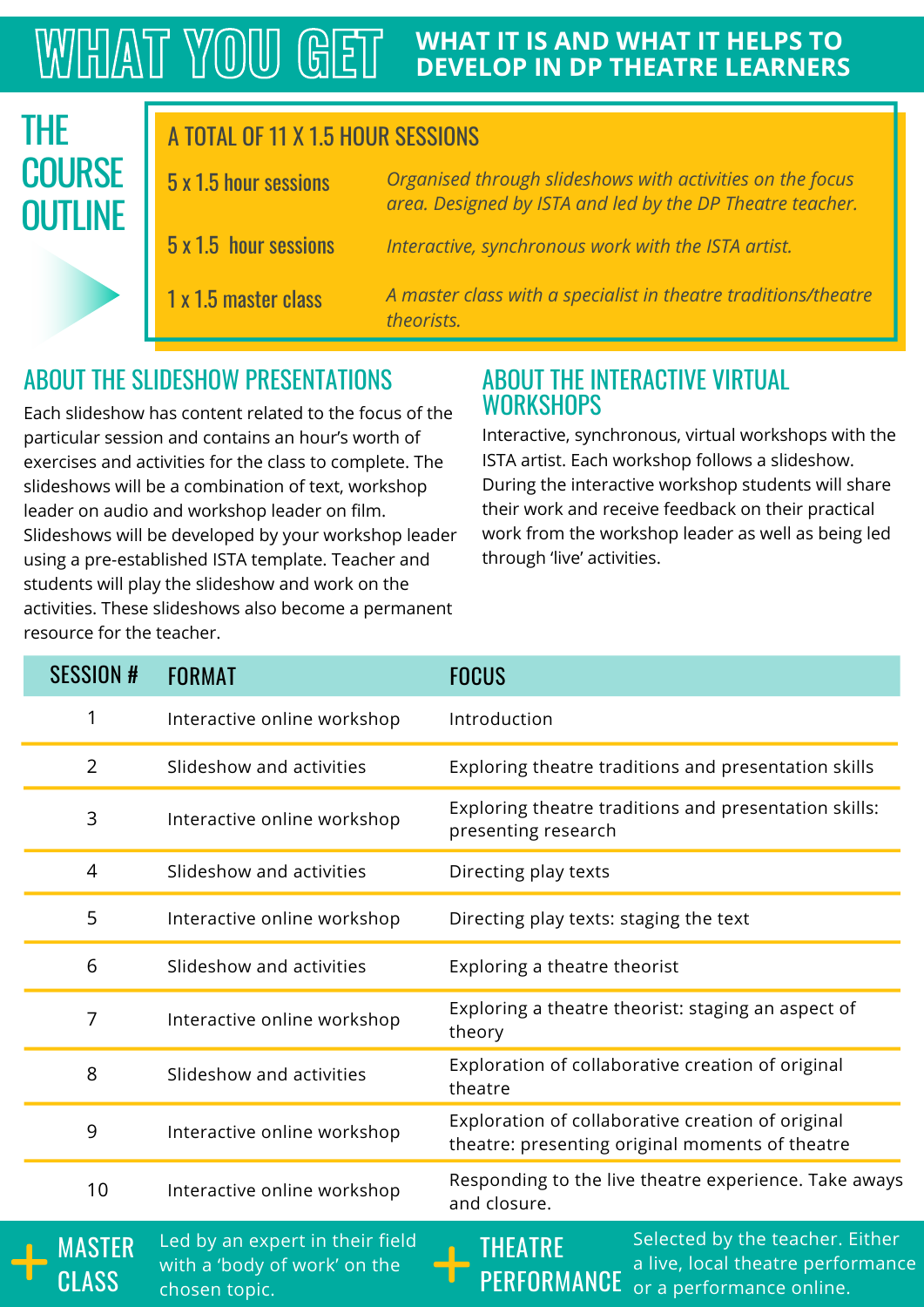#### **NO FLIGHTS AND NO HOTELS REQUIRED** AFFORDABLE **MAKES TAPS ONLINE EASIER ON YOUR WALLET**

As a registered charity and at a time when we know both schools and parents may be facing financial challenges, we have kept registration fees as low as possible. Unlike TaPS events, we are not charging a per student registration fee but a fee for the course, depending on the size of your group. This cost can be paid in any number of ways:

- The school can pay as part of its events/trips budget.
- The theatre department can pay *many schools choose to do this as they see TaPS being an essential part of the DP Theatre course.*
- Parents can pay by dividing the total costs between the number of students attending.
- OR any combination of the above!

## **FEES**

| <b>For up to 5 students</b> | <b>GBP £1,000</b> |
|-----------------------------|-------------------|
| <b>For 6-10 students</b>    | <b>GBP £1.500</b> |
| <b>For 11-15 students</b>   | <b>GBP £2000</b>  |
| <b>For 16+ students</b>     | <b>GBP £2.500</b> |



IF WE TAKE THE AVERAGE GROUP SIZE OF 10 STUDENTS AND IF PARENTS WERE PAYING, THIS WOULD BE GBP £150 PER STUDENT.

THIS EQUATES TO APPROXIMATELY GBP £9 PER HOUR.



### ADDED VALUE FOR TEACHERS

At this time when teachers are facing unprecedented challenges, ISTA continues to support educators globally. Not only will Virtual TaPS provide students with a unique experience but for teachers we aim to:

- Provide a PD&L boost as they begin this school year.
- Offer a number of activities that can be developed and adapted as the year progresses.
- Take the organisational pressure off teachers offering an experience that is minimal for teachers in regard to planning.
- Allow them to 'sit back' and actively observe an ISTA artist at work, reflect on their observations and carry learning forwards to their own classroom.<br>Vistual